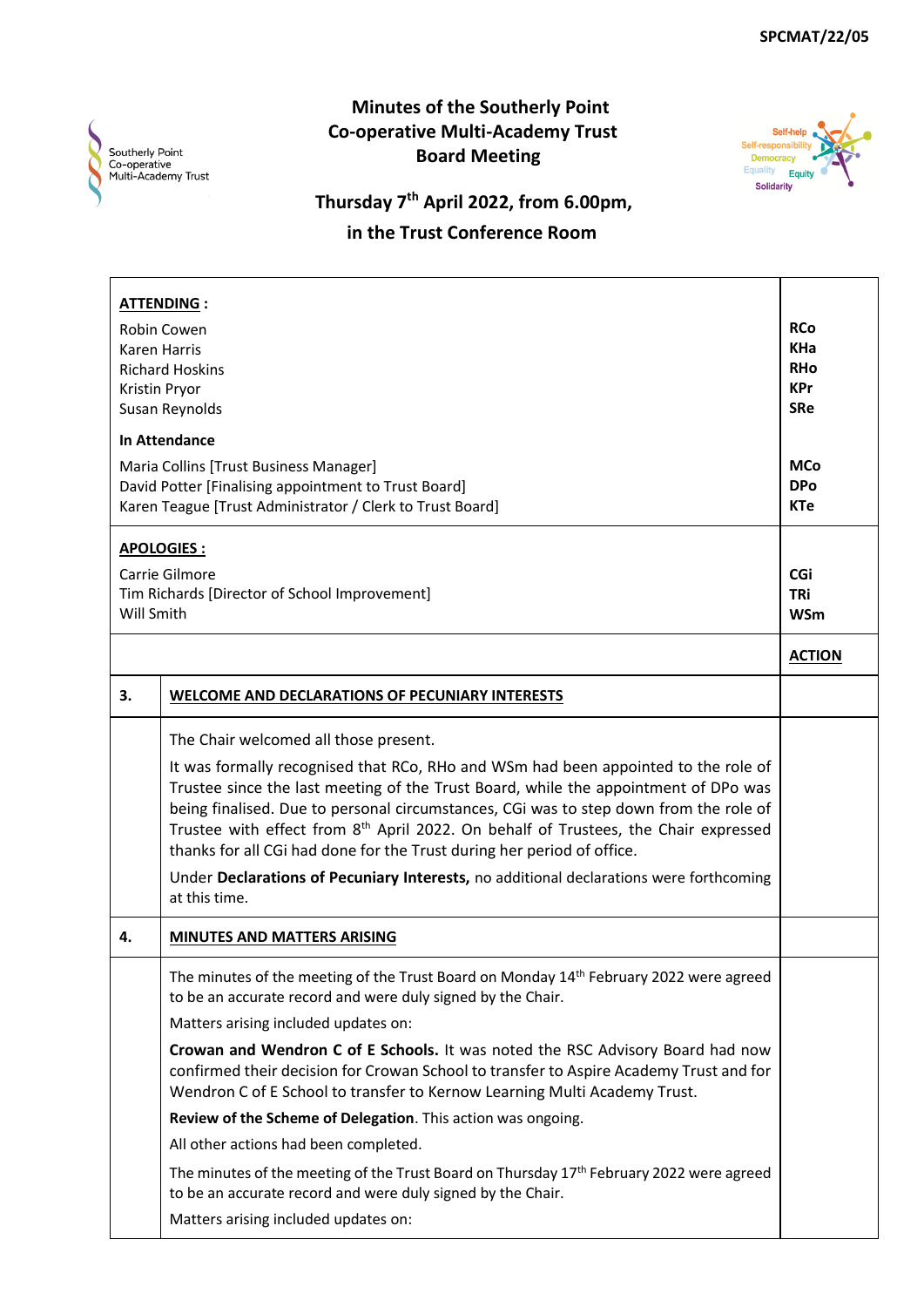|    | Request for Additional Payment for Member of Leadership Team. Full details as requested<br>at the previous meeting had been received and the payment had been agreed.                                                                                                                                                                                                                                                                                                                                |            |
|----|------------------------------------------------------------------------------------------------------------------------------------------------------------------------------------------------------------------------------------------------------------------------------------------------------------------------------------------------------------------------------------------------------------------------------------------------------------------------------------------------------|------------|
|    | Trustees ratified this decision.                                                                                                                                                                                                                                                                                                                                                                                                                                                                     |            |
|    | SPi to seek additional reassurances regarding approval of ill health retirement and report<br>back to the Trust Board. This matter had been approved by Trustees at the recent meeting<br>of the Finance and Resources Committee and minuted accordingly.                                                                                                                                                                                                                                            |            |
|    | All other actions had been completed.                                                                                                                                                                                                                                                                                                                                                                                                                                                                |            |
| 5. | RATIFICATION OF FINANCE & RESOURCES / STANDARDS / C-SAW COMMITTEE MINUTES                                                                                                                                                                                                                                                                                                                                                                                                                            |            |
|    | No further meetings of the C-SAW Committee had taken place since the last scheduled Trust<br>Board meeting.                                                                                                                                                                                                                                                                                                                                                                                          |            |
|    | The Standards Committee had met on 24 <sup>th</sup> March 2022, where the minutes of the meeting<br>on 14 <sup>th</sup> October 2021 had been approved.                                                                                                                                                                                                                                                                                                                                              |            |
|    | The Finance and Resources Committee had met on 10 <sup>th</sup> March 2022, where the minutes of<br>the meeting on 9 <sup>th</sup> December 2021 had been approved.                                                                                                                                                                                                                                                                                                                                  |            |
|    | Trustees ratified these minutes.                                                                                                                                                                                                                                                                                                                                                                                                                                                                     |            |
| 6. | <b>LOCAL GOVERNING BODIES</b>                                                                                                                                                                                                                                                                                                                                                                                                                                                                        |            |
|    | Matters Arising from LGB Meetings. Trustees discussed the matters raised and agreed<br>responses to these. KTe was to forward the responses to the respective Headteachers /<br>Chairs of Governors for their information and that of their LGBs.                                                                                                                                                                                                                                                    | <b>KTe</b> |
|    | Governor Training Attendance. Health and Safety for Governors, Curriculum for Governors<br>and Ofsted Training had been due to take place during the current half term but it had been<br>necessary to reschedule these sessions due to extremely high infection rates in the local<br>area. Induction training for those new to Governance was also being arranged for May 2022.<br>Various options regarding the provision of future governor training sessions were being<br>explored and costed. |            |
|    | Trustee feedback from LGB Meetings. Trustees were invited to talk through any pertinent<br>feedback from recent LGB meetings but no formal meetings had taken place since the<br>February meeting of the Trust Board.                                                                                                                                                                                                                                                                                |            |
|    | Forums / Forum Member. Not applicable on this occasion.<br>Pen Portraits of Prospective Governors. The Pen Portraits of CBo [Grade Ruan LGB], CRa<br>[Breage LGB], EGr [Coverack, Manaccan & St Keverne LGB], HRa [Coverack, Manaccan<br>& St Keverne LGB], and MTa [Porthleven] had been approved by Trustees via email.<br>KTe had sent / would send a letter to formally confirm these appointments.                                                                                              | <b>KTe</b> |
|    | It had come to light that Headteachers were not always following the agreed protocol<br>around informing Chairs of Governors of meetings with prospective governors so it was to<br>be made clear to Headteachers they cannot bypass Chairs. KTe suggested the Governor<br>Recruitment Checklist be amended to ensure the approval of the Chair had been given prior<br>to the pen portraits of prospective governors being shared with Trustees for their approval.                                 | <b>KTe</b> |
| 7. | <b>EXECUTIVE REPORT AND UPDATES</b>                                                                                                                                                                                                                                                                                                                                                                                                                                                                  |            |
|    | As a comprehensive School Improvement report had been prepared by TRI [Director of<br>School Improvement] for the recent Standards Committee meeting, the report and the<br>minutes of that meeting had been shared with all Trustees prior to the Trust Board meeting<br>for their information. Any questions or any feedback that might be useful to TRi were<br>sought.                                                                                                                           |            |
|    | A summary of the review at Landewednack School on the previous day, including Strengths<br>and Concerns, was also shared with Trustees for their information.                                                                                                                                                                                                                                                                                                                                        |            |
|    | There was still a lot to be done but the Trust was going back to Crofty MAT for additional<br>School Improvement capacity for the next term.                                                                                                                                                                                                                                                                                                                                                         |            |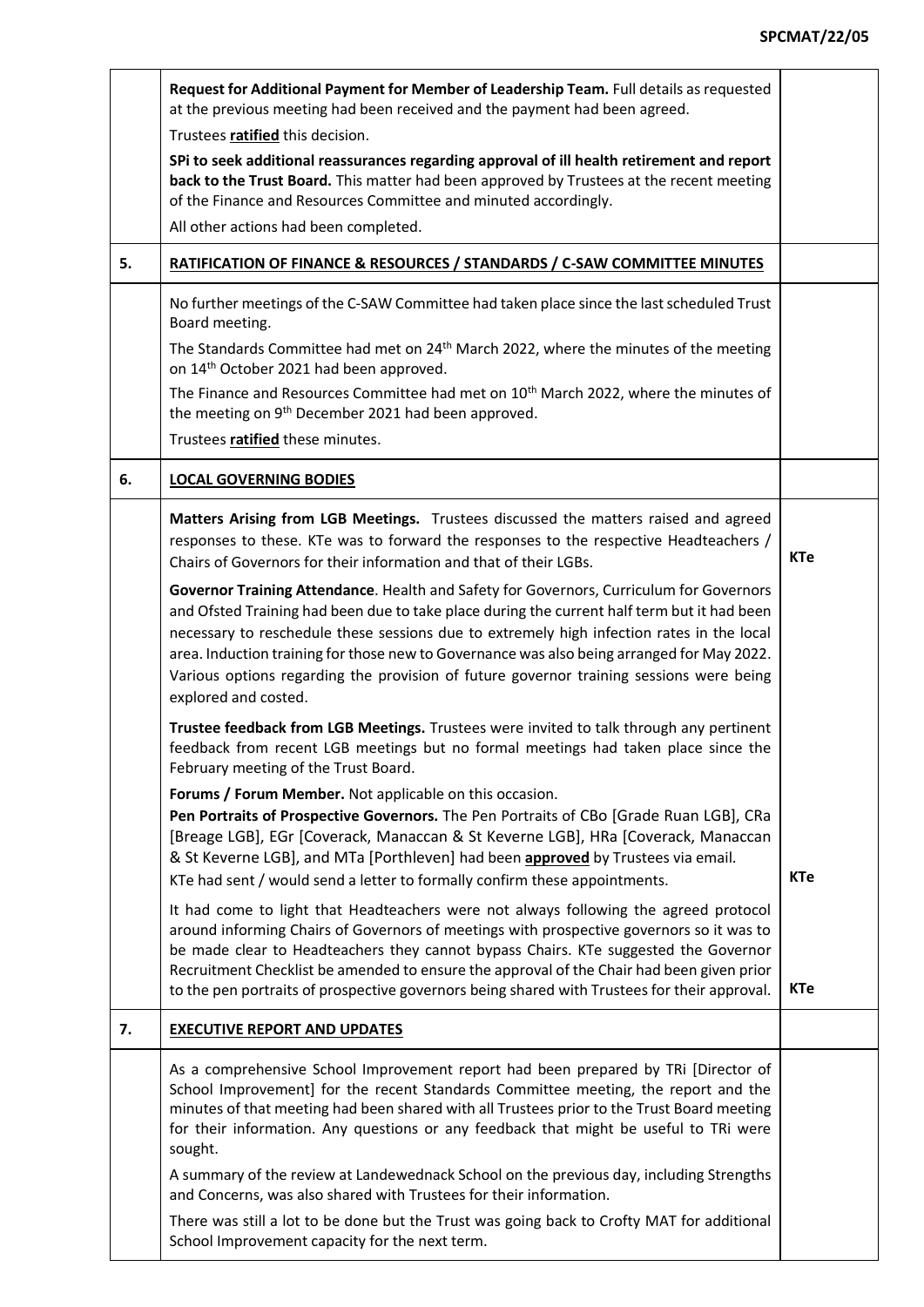|    | Q. Will LWa be kept in the same capacity going forward?                                                                                                                                                                                                                                                                                                                |            |
|----|------------------------------------------------------------------------------------------------------------------------------------------------------------------------------------------------------------------------------------------------------------------------------------------------------------------------------------------------------------------------|------------|
|    | A. In the discussions around additional support, LWa was not mentioned specifically.<br>Support will be targeted and bespoke, with experts in various areas. For example,<br>discussions are being had with Early Excellence around the provision of Early Years<br>training.                                                                                          |            |
|    | It was noted it would be good to know over time if there were any particular issues around<br>leadership and so on that could be identified across more schools as it might be necessary<br>to tackle those more widely to ensure they were moved forward. This was to be fed back to<br>TRi.                                                                          | <b>KHa</b> |
|    | Q. It is important additional support is not just focused on Landewednack. How can we<br>be assured other high risk schools or schools where improvement is required -                                                                                                                                                                                                 |            |
|    | particularly those where inspection is imminent - will get the support they need as<br>soon as possible?                                                                                                                                                                                                                                                               |            |
|    | A. This will be part of the School Improvement package but additional reassurance from<br>TRi around how this will be monitored and addressed will be sought.                                                                                                                                                                                                          | <b>KHa</b> |
|    | A format for a report to Trustees was to be put together. Any thoughts on this were to be<br>shared with KHa. Individual schools' details were to go to the Standards Committee and any<br>more general issues were to go to the Trust Board. It was vital to have clear reporting<br>structures so it was obvious what was wanted and why.                            |            |
|    | It was emphasised all schools not yet inspected were untested against the new framework<br>so it was essential to read recent Ofsted reports to see where schools nationally were not<br>meeting standards. Areas of focus should include early reading, assessment, curriculum and<br>SEND.                                                                           |            |
|    | See also Confidential Notes SPCMAT 22 05 CON                                                                                                                                                                                                                                                                                                                           |            |
| 8. | THE CEO ROLE                                                                                                                                                                                                                                                                                                                                                           |            |
|    | It was agreed further discussion around this item was not applicable at the current time, as<br>it would not be appropriate to put someone into this role while there was still enough hiatus<br>going on. Instead, ratification of an extension of TRi's approval as Accounting Officer -<br>initially agreed for six weeks - was to be sought in the first instance. |            |
| 9. | THE WAY FORWARD                                                                                                                                                                                                                                                                                                                                                        |            |
|    | KHa updated Trustees on the key outcomes of a meeting with the RSC on 4 <sup>th</sup> April 2022.                                                                                                                                                                                                                                                                      |            |
|    | With regard to the secondary schools, terms of an SLA with Dartmoor Multi Academy Trust<br>- who were highly thought of by the RSC - had been agreed and costed. This would comprise<br>rapid school improvement support for the summer term and reports on a frequent basis.                                                                                          |            |
|    | Trustees were advised Ben Parnell [BPa] had now undertaken a review of Helston<br>Community College and was scheduled to undertake a review of Mullion Secondary School<br>the following day.                                                                                                                                                                          |            |
|    | Q. Will the reports from BPa be available to anyone?                                                                                                                                                                                                                                                                                                                   |            |
|    | A. At some point, yes, via TRi. These will then feed into the work to be undertaken by<br><b>Dartmoor MAT.</b>                                                                                                                                                                                                                                                         |            |
|    | The Chair asked if Trustees were happy to ratify the agreement with Dartmoor MAT to<br>provide rapid school improvement support to the secondary schools for the summer term<br>and reports on a frequent basis.                                                                                                                                                       |            |
|    | Trustees ratified the agreement with Dartmoor MAT.                                                                                                                                                                                                                                                                                                                     |            |
|    | It was proposed that no further support be agreed in this respect until the reports from<br>Dartmoor MAT had come back and this could be looked at again in a more informed way.                                                                                                                                                                                       |            |
|    | Trustees ratified the proposal.                                                                                                                                                                                                                                                                                                                                        |            |
|    | See also Confidential Notes SPCMAT 22 05 CON                                                                                                                                                                                                                                                                                                                           |            |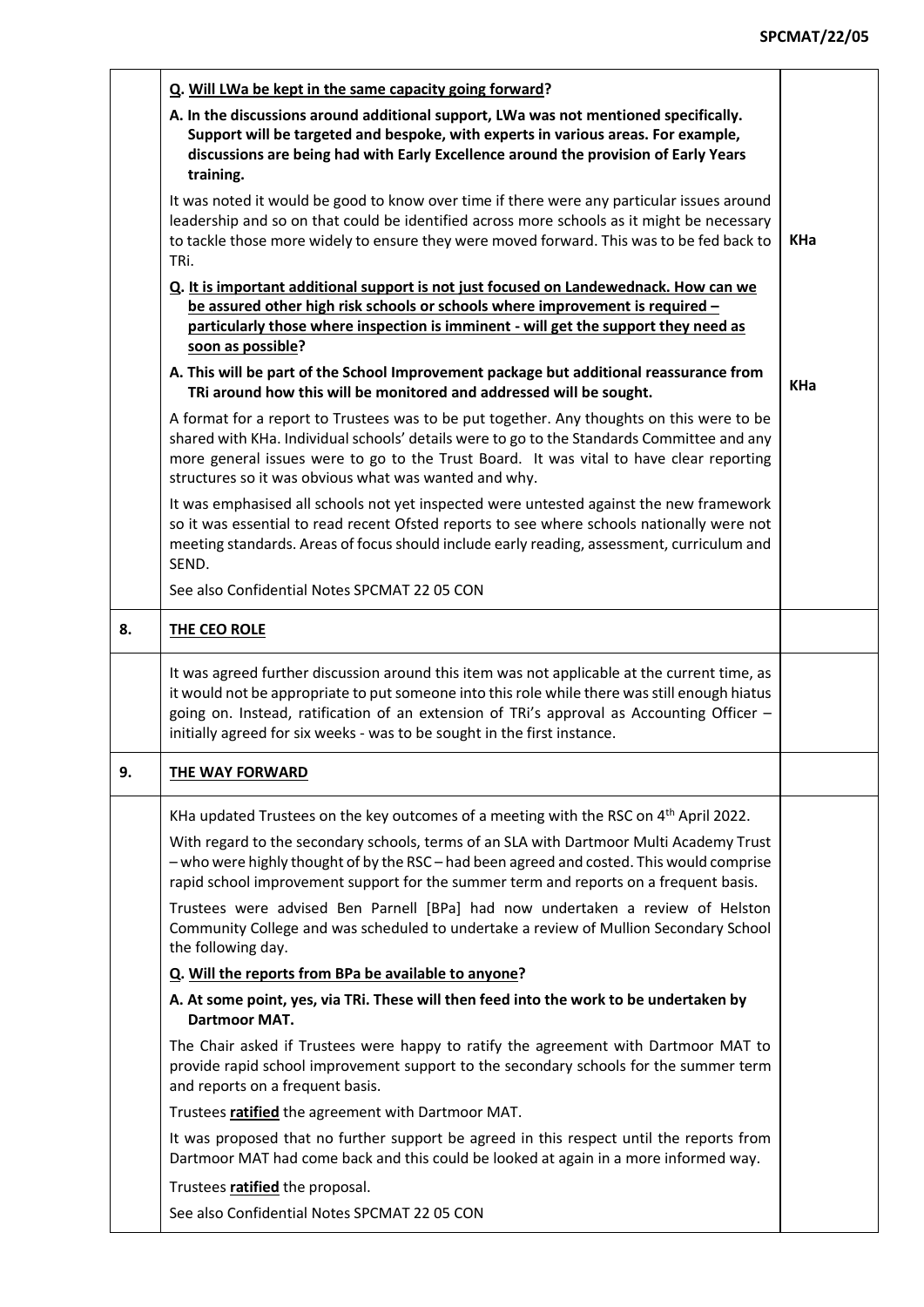## **SPCMAT/22/05**

|     | KHa asked if enough information had been provided for all Trustees to be comfortable.<br>Trustees agreed it had and KHa was thanked for providing a very comprehensive summary.<br>KHa advised Trustees a Members' update was also to take place shortly.                                                                                                                                                                                                                                                                                                                                                                                                                                                                                                                                                                                                                                                                                              |     |
|-----|--------------------------------------------------------------------------------------------------------------------------------------------------------------------------------------------------------------------------------------------------------------------------------------------------------------------------------------------------------------------------------------------------------------------------------------------------------------------------------------------------------------------------------------------------------------------------------------------------------------------------------------------------------------------------------------------------------------------------------------------------------------------------------------------------------------------------------------------------------------------------------------------------------------------------------------------------------|-----|
| 10. | <b>STANDARDS COMMITTEE REPORT</b>                                                                                                                                                                                                                                                                                                                                                                                                                                                                                                                                                                                                                                                                                                                                                                                                                                                                                                                      |     |
|     | Standards Committee members had met on 24 <sup>th</sup> March 2022 to revise the remit of the<br>Committee. At this time, it had reviewed two baseline reports - a school by school report<br>from the Director of School Improvement and a Chairs' Report summary. These reports,<br>which provided a clear picture of where the Trust was and what steps needed to be taken<br>to develop governance, were discussed in depth. KPr [Chair of the Standards Committee]<br>had subsequently compiled a report to the Trust Board incorporating the following areas:<br>Analysis of Chairs' Report Summary<br>Improvement of Chairs' Reports<br>$\bullet$<br>Analysis of Combined School Improvement and Chairs' Reports<br>Development of Standards Committee<br>School Improvement Input<br>Development of SoDA / Terms of Reference / Reporting Structures<br>KPr reported the meeting had been a very constructive one. The Committee had been able |     |
|     | to go into it with a full set of Chairs' reports and school reports so there were two extremely<br>good baselines to compare, contrast and gather KPIs from. Another aim for the next<br>meeting was to have a third line of information to further inform the way forward.                                                                                                                                                                                                                                                                                                                                                                                                                                                                                                                                                                                                                                                                            |     |
|     | Trustees were directed to the minutes of the meeting for additional information.                                                                                                                                                                                                                                                                                                                                                                                                                                                                                                                                                                                                                                                                                                                                                                                                                                                                       |     |
|     | Any questions or comments were sought.                                                                                                                                                                                                                                                                                                                                                                                                                                                                                                                                                                                                                                                                                                                                                                                                                                                                                                                 |     |
|     | It was observed that the Chairs of Governors meetings had provided a good platform for<br>opening up communication. The CoG reports had been both informative and very useful in<br>terms of establishing the way forward. The need to build on the collaboration with Chairs<br>and also amongst Chairs was reiterated.                                                                                                                                                                                                                                                                                                                                                                                                                                                                                                                                                                                                                               |     |
| 11. | <b>FINANCE COMMITTEE REPORT</b>                                                                                                                                                                                                                                                                                                                                                                                                                                                                                                                                                                                                                                                                                                                                                                                                                                                                                                                        |     |
|     | SRe [Chair of the Finance and Resources Committee] briefly updated Trustees on the most<br>recent meeting of the committee. This incorporated the following areas:<br><b>Management Accounts</b><br>$\bullet$<br>SCA and DFC<br>Estates<br>Gender Pay Gap Report<br><b>Support Staff Pay Proposal</b><br>Pay Protection<br>Interim Headteacher arrangements for Helston Community College in the Summer<br>Term.<br>Coverack School after August 2023.<br>Ill health retirement<br>Benchmarking paper from Bishop Fleming.<br>Trustees were directed to the minutes of the meeting for additional information.<br>KHa was to ask for the high level Management Accounts to come to the Trust Board on a<br>regular basis.                                                                                                                                                                                                                              | KHa |
| 12. | <b>BUDGET REPORT</b>                                                                                                                                                                                                                                                                                                                                                                                                                                                                                                                                                                                                                                                                                                                                                                                                                                                                                                                                   |     |
|     | <b>Finance</b><br>Headline figures for the Trust, based on the last set of full accounts produced, were shared<br>with Trustees for their information prior to the meeting. The significant changes since the<br>budget set were those that would have been expected: namely, Crowan, Landewednack,<br>Wendron and Central. All three schools now had higher than planned overspends, which in                                                                                                                                                                                                                                                                                                                                                                                                                                                                                                                                                         |     |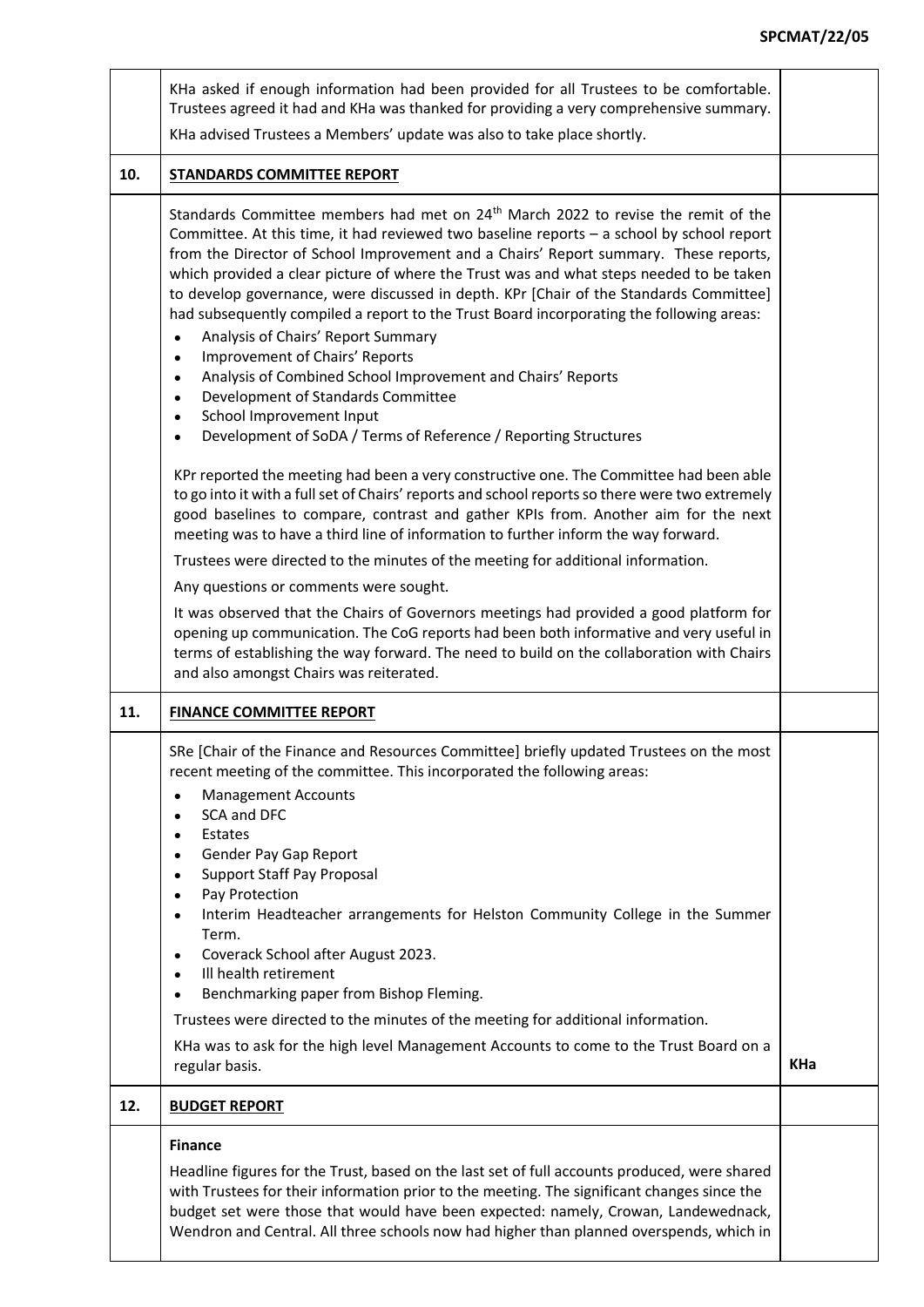## **SPCMAT/22/05**

|     | turn were all due to extra costs associated with the recent OFSTED outcomes. A table listing<br>the headline details for these four settings were included. For all other settings, the Finance<br>Team had no reason to expect any significant changes when the accounts for March were<br>completed. In summary, there was no significant movement in the in-year overspend or<br>end of year reserve expected in March but reassurance that recent extra expenses incurred<br>had been offset by other HR savings achieved.<br>The Management Accounts for February and March were due to be finalised concurrently<br>at the start of the summer term.<br>KHa was to go back with SPi to test the assumptions being made in order to assure the Trust<br>was being prudent and costs were being adequately covered as far as could be seen. If there<br>was any material difference, KHa would bring this up again.<br>In terms of the flow of core funding, it was expected to increase in 22/23 and then decrease<br>in 23/24 with an expectation that MATs would not overspend but hold 22/23 income over<br>to 23/24. On this basis, reserves would increase at the end of 22/23 and show a significant<br>fluctuation.<br>It would also be important to look at when the fixed energy contracts were to finish. In the<br>case of a merger, energy companies are not currently allowing agreements to novate any<br>fixed contracts leading to the necessity to take out new ones with potentially higher costs<br>so this would have to be taken into account. | <b>KHa</b> |
|-----|--------------------------------------------------------------------------------------------------------------------------------------------------------------------------------------------------------------------------------------------------------------------------------------------------------------------------------------------------------------------------------------------------------------------------------------------------------------------------------------------------------------------------------------------------------------------------------------------------------------------------------------------------------------------------------------------------------------------------------------------------------------------------------------------------------------------------------------------------------------------------------------------------------------------------------------------------------------------------------------------------------------------------------------------------------------------------------------------------------------------------------------------------------------------------------------------------------------------------------------------------------------------------------------------------------------------------------------------------------------------------------------------------------------------------------------------------------------------------------------------------------------------------------------------------------------------------|------------|
|     | Other<br>It was reported there had been a number of insurance claims recently where, as a rule, the<br>Trust did not receive many so this could be an area to monitor. Brief details of each were<br>shared for the information of Trustees. Trust did not receive many so this could be an area<br>to monitor. Brief details of each were shared for the information of Trustees.                                                                                                                                                                                                                                                                                                                                                                                                                                                                                                                                                                                                                                                                                                                                                                                                                                                                                                                                                                                                                                                                                                                                                                                       |            |
| 13. | <b>ESTATES REPORT</b>                                                                                                                                                                                                                                                                                                                                                                                                                                                                                                                                                                                                                                                                                                                                                                                                                                                                                                                                                                                                                                                                                                                                                                                                                                                                                                                                                                                                                                                                                                                                                    |            |
|     | The Estates Manager with responsibility for Health and Safety had continued to complete<br>the action plans linked to the Fire Risk Assessments completed last term. With the support<br>of Matt Grainger, Cornwall Council Health and Safety Co-ordinator, he had also used the<br>opportunity to highlight Health and Safety concerns he had discovered as part of this<br>process and in turn addressed these with the schools. A more formal process for this was<br>planned for the near future. [See also Item 15.]                                                                                                                                                                                                                                                                                                                                                                                                                                                                                                                                                                                                                                                                                                                                                                                                                                                                                                                                                                                                                                                |            |
|     | A list of the significant works planned for the remainder of the year and their current status<br>was shared with Trustees for their information. There were also a lot of smaller projects<br>happening or planned for but this was a summary of the more significant projects.<br>Any questions were sought but none were forthcoming at this time.                                                                                                                                                                                                                                                                                                                                                                                                                                                                                                                                                                                                                                                                                                                                                                                                                                                                                                                                                                                                                                                                                                                                                                                                                    |            |
| 14. | <b>POLICIES</b>                                                                                                                                                                                                                                                                                                                                                                                                                                                                                                                                                                                                                                                                                                                                                                                                                                                                                                                                                                                                                                                                                                                                                                                                                                                                                                                                                                                                                                                                                                                                                          |            |
|     | Approval by the Trust Board was sought for the following updated and new policies, shared<br>with Trustees prior to the meeting:<br>Low Level Concerns Policy<br>Education of Children in Care and Previously Looked after Children<br>$\bullet$<br><b>Health and Safety Policy</b><br>$\bullet$<br>Trustees ratified the policies / policy changes, with the exception of the proposed<br>amendments to the Health and Safety Policy which were to be considered further.                                                                                                                                                                                                                                                                                                                                                                                                                                                                                                                                                                                                                                                                                                                                                                                                                                                                                                                                                                                                                                                                                               |            |
| 15. | <b>HEALTH AND SAFETY UPDATE</b>                                                                                                                                                                                                                                                                                                                                                                                                                                                                                                                                                                                                                                                                                                                                                                                                                                                                                                                                                                                                                                                                                                                                                                                                                                                                                                                                                                                                                                                                                                                                          |            |
|     | <b>Accidents</b><br>Trustees were informed of any accidents that had been Riddor reportable or any other<br>points of concern.                                                                                                                                                                                                                                                                                                                                                                                                                                                                                                                                                                                                                                                                                                                                                                                                                                                                                                                                                                                                                                                                                                                                                                                                                                                                                                                                                                                                                                           |            |